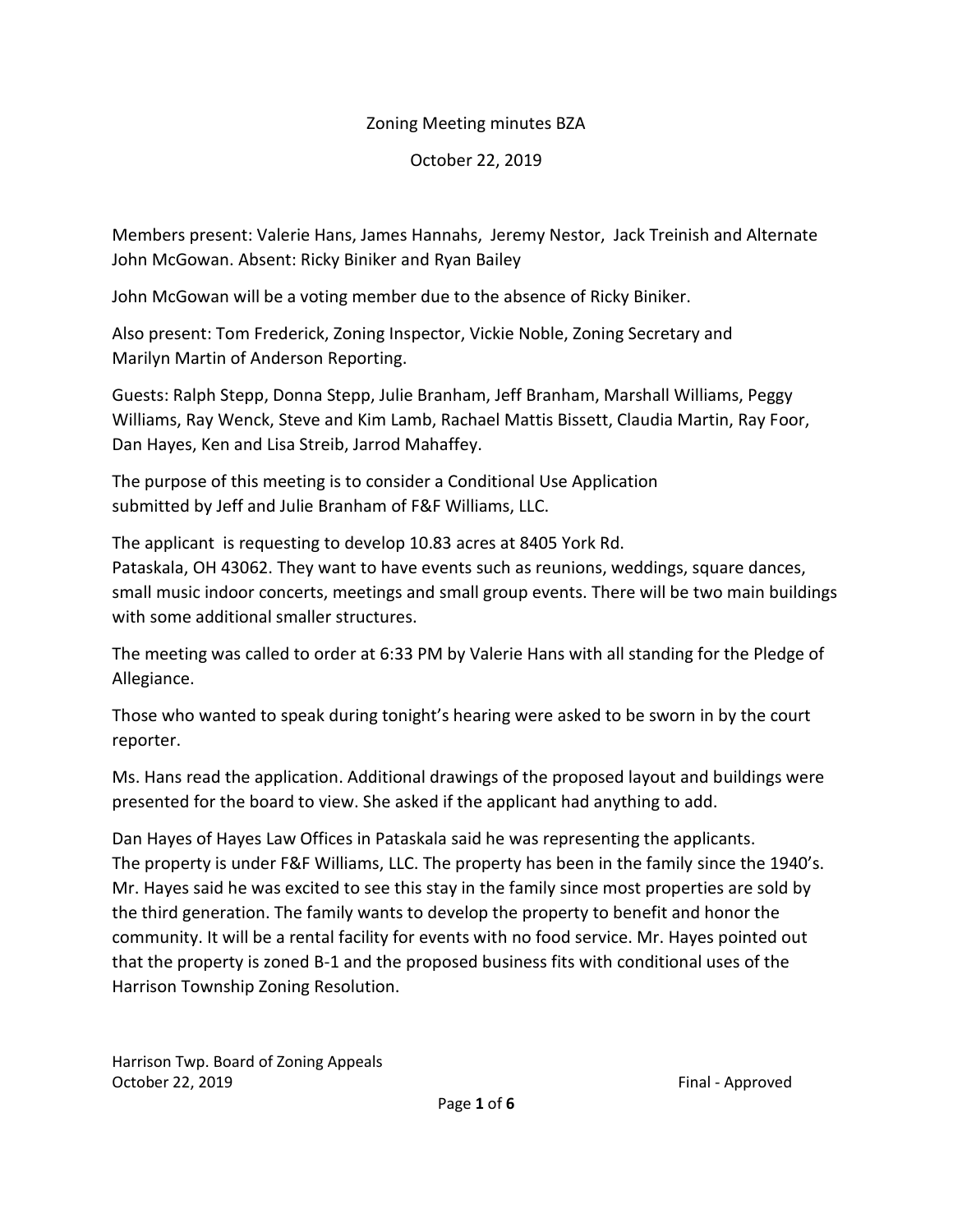Ms. Hans asked if there would be restrooms and Kitchen facilities in Building A. Mr. Hayes said there would be both in Building A. Ms. Hans asked what restroom access would be available to those using the shelter houses. Mr. Hayes said they could use the restrooms in Buildings A and B.

Ms. Hans asked about the parking. Mr. Hayes said they did not want to park close to the road but would work with the county and township.

Ms. Hans asked about signage. Mr. Hayes said they would have signage but would not block the line of site on the roads. He said they may consider putting up gates.

Mr. Frederick's report \*\*\*\*\*\*\*\*\*\*\*\*\*\*\*\*\*\*\*\*\*\*\*\*\*\*\*\*\*\*\*\*\*\*\*\*\*\*\*\*\*\*\*\*\*\*\*\*\*\*\*\*\*\*\*\*\*\*\*\*\*\*\*\*\*\*\*\*\*\*\*\*\*\*\*\*\*\*\*\*

### *October 21, 2019*

*Harrison Township Zoning Inspector's report & recommendation for a Conditional Use application for 8405 York Rd. Pataskala, Ohio 43062. The applicants are Jeff & Julie Branham of F & F Williams, LLC.* 

*The Conditional Use application is for the development of an events operation for reunions, weddings, square dances, small indoor concerts, meetings and small group events. The existing structure will be used for small events, meetings, small group events and as an area for wedding attendees to dress. There will be an additional building that will be used for larger events such as weddings, small indoor concerts, square dancing and reunions. There are plans for future shelter houses and associated buildings for storage of tables and chairs.* 

*This recommendation will follow the requirements of the Harrison Township Zoning Resolution Section 4.22 General Standards Applicable to All Conditional Uses. The Board of Zoning Appeals shall review the particular facts and circumstances of each proposed use in terms of the following standards and shall find adequate evidence showing that such use at the proposed location:*

### *1. is in fact a conditional use as established under the provisions for the Zoning District involved;*

*The property is currently zoned B-1. Business Districts, Conditional Use Section 15.62 provides for a Conditional Use Permit for Places of amusement and assembly.* 

### *2. will be harmonious with and in accordance with the general objectives, or with any specific objective of the Township's comprehensive plan and/or Zoning Resolution;*

*The Future Land Use map has this area as Agricultural use.* 

*3. will be designed, constructed, operated and maintained so as to be harmonious and appropriate in appearance with the existing or intended character of the general vicinity and that such use will not change the essential character of the same area;*

Harrison Twp. Board of Zoning Appeals October 22, 2019 **Final - Approved Final - Approved**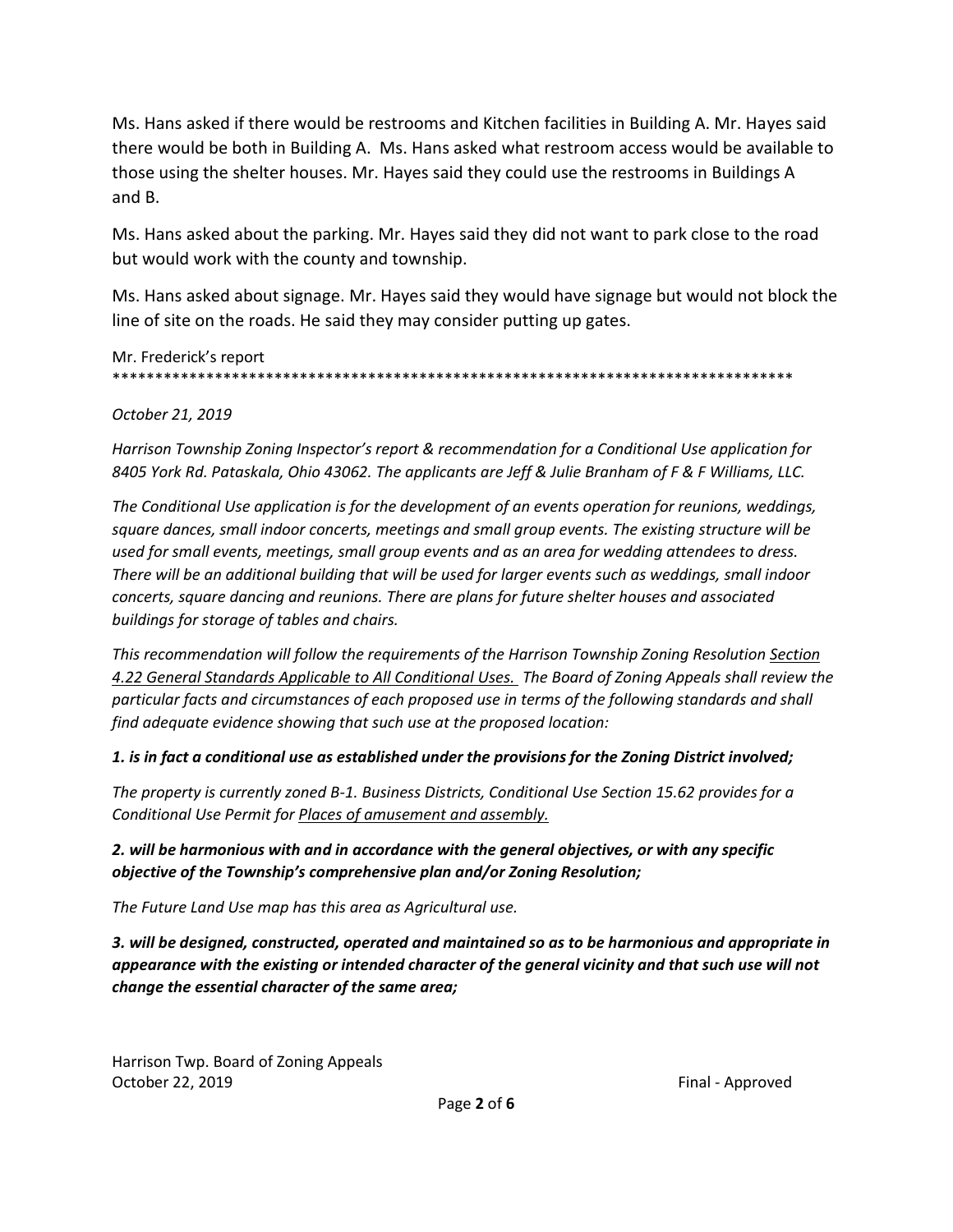*The applicants have submitted a site plan showing the large main event building to be located on the east side of the property. The applicants have stated within their application statement that the existing building will be remodeled. The main event building will be built to match the details and character of the remodeled existing building.* 

### *4. will not be hazardous or disturbing to existing or future neighboring uses;*

*The applicants have stated there would be weddings and small indoor concerts. If the noise from these events is controlled then there should be little disturbance to the adjoining properties. Harrison Township has adopted a Noise Resolution (#2018 05 22 01) that regulates unnecessary and excessive noise generated from premises to which a D permit has been issued by the Division of Liquor Control and unnecessary and excessive noise generated in residential zoned areas of the Township. This means that any unnecessary and excessive noise can be regulated by the Sheriff's office between 12 AM and 6 AM. There is a proposal that would amend the state requirements that would allow townships to control noise regulations to all areas of the township.* 

*5. will be served adequately by essential public facilities and services such as highways, streets, police and fire protection, drainage structures, refuse disposal, water and sewer, and schools; or that the persons or agencies responsible for the establishment of the proposed use shall be able to provide adequately any such services;* 

*Yes.* 

*6. will not create excessive additional requirements at public cost for public facilities and services and will not be detrimental to the economic welfare of the community;*

*No.*

*7. will not involve uses, activities, processes, materials, equipment and conditions of operation that will be detrimental to any person, property, or the general welfare by reason of excessive production of traffic, noise, smoke, fumes, glare, or odor;* 

*The proposed use will change the character of the neighborhood. With weddings, small concerts and the like there will be an increase of traffic in the area at times.* 

# *8. will have vehicular approaches to the property, which shall be so designed as not to create an interference with traffic on surrounding public thoroughfares;*

*The applicants should contact the Licking County Engineer's office for their approval of the proposed improvements to the driveway and for the new driveway on Refugee Rd. for the proposed business.* 

# *9. will not result in the destruction, loss, or damage of natural, scenic, or historic feature of major importance;*

*There will be changes to the property for the proposed business. It appears the existing and proposed building will be designed and constructed with a barn / rural type appearance.*

Harrison Twp. Board of Zoning Appeals October 22, 2019 **Final - Approved**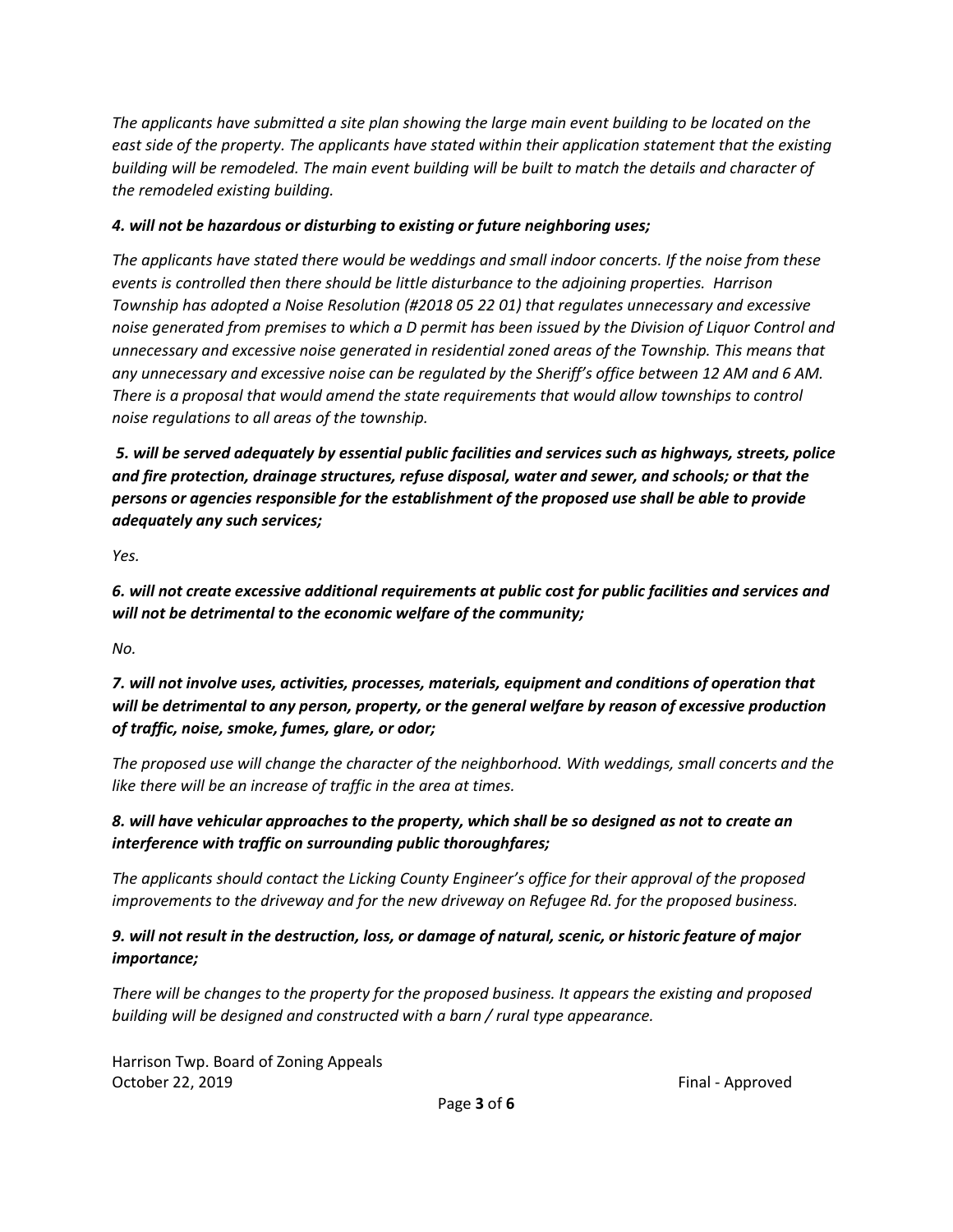### *Zoning Inspector's Recommendation*

*I would recommend the following considerations for the proposed business:* 

*1. Must comply with all requirements of the Harrison Township Zoning Resolution. Some of those would be Landscaping /Buffer Regulations, Architectural Review Standards, Parking Regulations, Sign Regulations and Lighting.* 

*Thomas D. Frederick* 

*Harrison Township Zoning Inspector*

*\*\*\*\*\*\*\*\*\*\*\*\*\*\*\*\*\*\*\*\*\*\*\*\*\*\*\*\*\*\*\*\*\*\*\*\*\*\*\*\*\*\*\*\*\*\*\*\*\*\*\*\*\*\*\*\*\*\*\*\*\*\*\*\*\*\*\*\*\*\*\*\*\*\*\*\*\*\*\*\**

Ray Wenck lives behind the property and does not feel this will be benefit the community. He is concerned about lights and noise. He made a reference to problems from Frontier Ranch which was a previous business on York Road.

Donna Stepp said she was blessed when Frontier Ranch left. She is concerned about what will happen if the proposed business doesn't make it and someone else takes over. She is also concerned about alcohol. She asked about the materials for the buildings. She feels if the building is metal it will amplify the music.

Steve Lamb said he built his house 20 years ago. He would be looking at the venue and is concerned about the noise. Jeff Branham said he is willing to meet with Mr. Lamb and discuss details.

Ms. Hans said she understands the concerns with properties being in the B-1 district and the ability to build within the zoning district. The owners have the right to develop within business and manufacturing districts. The only way to control what goes on a property is to buy it. She also pointed out that conditions can be placed on the business.

Ralph Stepp asked about hours of operation. Jeff Branham answered that events would usually end around 11-12. There would be nothing past midnight.

Dan Hayes added that this will not be a concert venue.

Ralph Stepp asked if anyone would be living on the property. He is concerned about vandalism. Jeff Branham said there would not be anyone living on the property.

Julie Branham said she understands the problems from Frontier Ranch but said there would not be overnight events like there were at Frontier Ranch.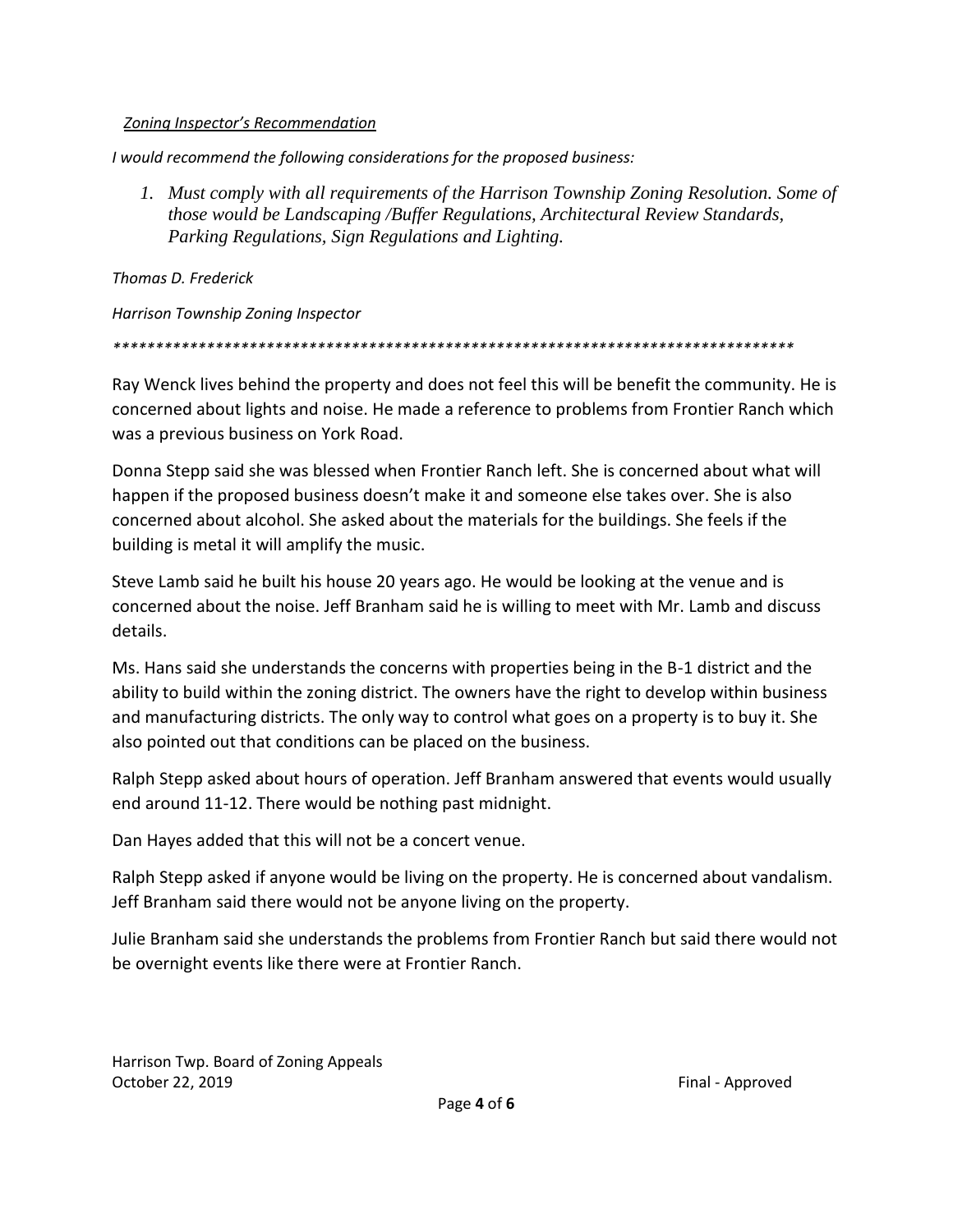Ray Wenck asked if the applicants would be opposed to taking out concert events. Jeff Branham said there would be music for weddings and maybe gospel concerts but will not be a concert hall. He said he has plans for noise control.

Mr. Treinish asked about the size of Building B. The size will be 72' x 80'. It will be a one story with a lofted area.

Mr. Treinish asked about the buffering. Mr. Frederick read the regulations from Article 10:17 of the Harrison Township Zoning Resolution.

Ms. Hans asked about limiting the size of concerts to possibly 50 people. Jeff Branham said no outdoor concerts were planned but would agree to a limit. Dan Hayes would like to see a definition of concert. Mr. Frederick provided a definition from Wikipedia.

Ms. Hans asked how the building would be sound proofed. Jeff Branham answered it would have insulation, drywall, and wood interior. He would sound proof the inside walls.

Mr. Nestor said he doesn't have a problem with the application. He doesn't want to restrict the concerts to 50 people.

Kim Lamb asked about security and parking. She is concerned about people coming onto neighboring properties. Mr. Frederick suggested neighbors call the sheriff's department for problems.

Mr. McGowan asked about the process for setting limitations on occupancy numbers of public buildings. Mr. Frederick said that would be up to the Licking County Building Code and the Fire District.

Donna Stepp asked if the business would be operating seven days a week. Jeff Branham and Dan Hayes answered the business would be available seven days a week.

Ms. Hans moved to approve the application with the following conditions;

1. Music events or events with music service (band, DJ, orchestra, pre-recorded music, etc.) will cease amplification at 10:00 pm Monday-Thursday and 12:00 midnight Friday, Saturday and Sunday and may not resume until 9:00 am.

2. Ingress and egress access will be reviewed and approved by Licking County Engineering.

3. All exterior lighting will be angled downward to avoid spillover of lighting to other properties in accordance with the Harrison Township Zoning Resolution.

4. Any materials storage will be kept indoors and covered at all times.

Harrison Twp. Board of Zoning Appeals October 22, 2019 **Final - Approved Final - Approved**